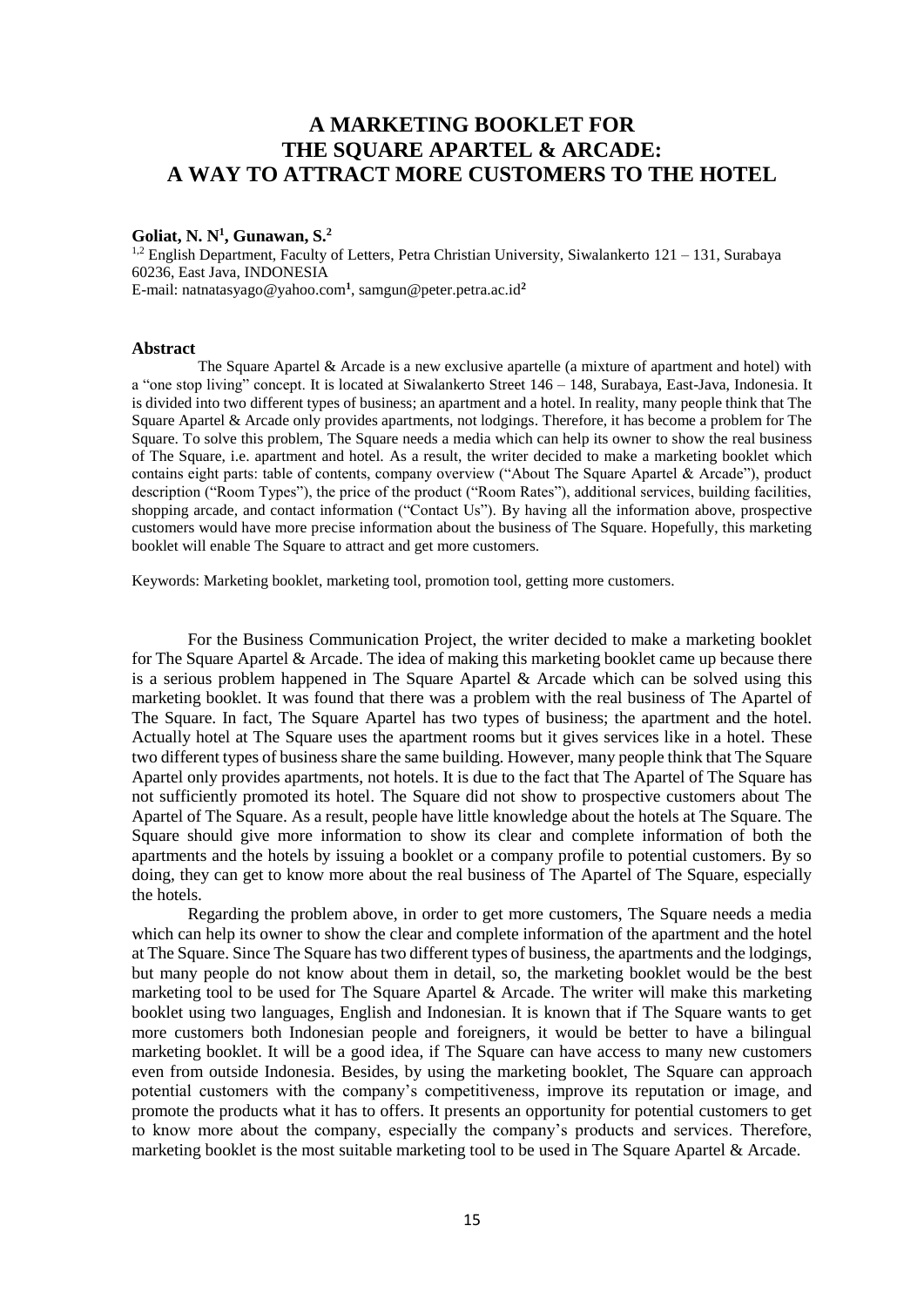The purpose of making the marketing booklet is actually to help The Square to give clear and complete information of its Apartel, especially the hotel. Therefore, by making this marketing booklet, the writer expect that it can help The Square Apartel & Arcade to show its identity by giving clear and complete information of the apartments and the hotels. Moreover, the writer also expects that this marketing booklet can also be a great tool for The Square Apartel & Arcade to sell its products and services. In the marketing booklet, there will be the product description that The Square has, so it can attract The Square to have more prospective customers.

There are three benefits that The Square Apartel  $\&$  Arcade will get by having a marketing booklet. First of all, a marketing booklet will help The Square to show clear and complete information of its Apartel, especially the hotel. It is known that many people think that The Square Apartel only provides apartments, not hotels. Therefore, in the company overview later, there will be a clear explanation about The Square which will make people understand about its identity, especially about the hotel. When people understand about it, they will change their wrong perception that The Square is only an apartment.

Secondly, the marketing booklet will help The Square to get more customers. A marketing booklet will be the most suitable marketing tool for The Square because it does not only consist of a product description, but also an overview of the company. Furthermore, in the product description part, there will be detailed explanations of the rooms and services that The Square Apartel & Arcade offers. As a result, customers would rather choose what The Square has to offers.

Lastly, the marketing booklet can help The Square to do a rebranding, which is "a marketing strategy to establish brand with the intention of developing a new, differentiated identity in the minds of consumers, investors, and competitors" (Rebranding, 2014). Thus, the marketing booklet will strengthen The Square's identity, whether it wants to be seen as an apartment or a hotel. When people read the overview of the company, they will have a new perception towards The Square. This is very important since The Square have in fact been doing two different types of business. Therefore, this marketing booklet will help rebrand The Square's image.

According to Merriam Webster Online Dictionary (n.d.), "booklet is a book with only a few pages that contains information on one subject". Then, "marketing is the activities that are involved in making people aware of a company's products". Therefore, marketing booklet is a small book which is used by the company to promote and sell its products. Another concept of booklet according to Val Adkins (1994) is that the goal of a booklet is to promote a positive image of themselves, as well as their goods and services (p.4). In addition, since space may be limited, booklet covers only important information. It uses only words than you must, but use them to grab readers' attention (p.6).

In order to complete a marketing booklet, we should determine the contents that are included in the marketing booklet. According to Kdavidson (n.d), a marketing booklet consists of four things: (1) case studies, (2) products / services, (3) FAQ (Frequently Asked Questions), (4) and company / individual contact information. Besides, the writer also found another online article about Tips for Better Sales Booklets. According to Tara Hornor (2012), an expert in marketing, branding, and graphic designing, there are five crucial elements for a sales booklet. They are table of contents, company overview, products, how-to guides, and contact information. Actually, marketing and sales booklet are quite similar. According to Oxford Dictionaries (n.d.), "a sales is the [activity](http://www.oxforddictionaries.com/definition/english/activity#activity__3) or business of [selling](http://www.oxforddictionaries.com/definition/english/sell#sell__4) [products"](http://www.oxforddictionaries.com/definition/english/product#product__3). Thus, both a marketing booklet and a sales booklet have similar function, i.e, a small book used by the company to sell its products. As a result, based on those two sources, the content of the marketing booklet are table of contents, company overview, products / services, howto-guides, FAQ (Frequently Asked Questions), and company contact information.

First of all, the table of content is a part which contains the list of the titles of the parts of a book. It can help the customers to find the information needed. If the customers want to know about the product, they do not need to open every page of the booklet. They can directly see the page of the product that they want to see from the table of content page.

Second, the company overview part is a part which contains information about the company, such as the identity of the company, the date of establishment, the location and the target market. This brief information will help the prospects to have an idea of what the company does.

Third, there is a products/services part. This part contains an informational paragraph about the products and the services that the company offers. This kind of information can help the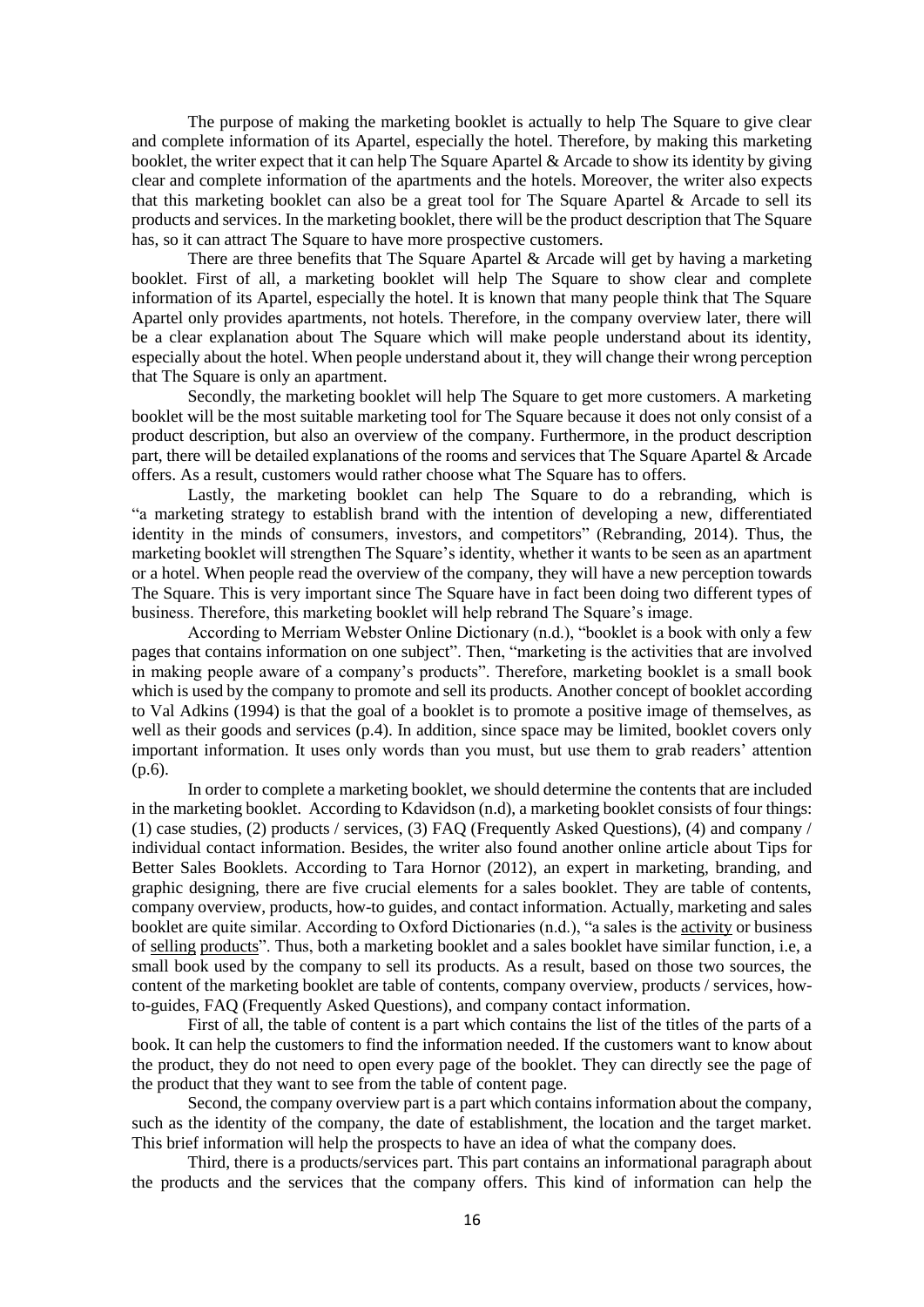customers to really know about the company's products and services and to decide which product that they need.

Fourth, how-to guides is a part where you can give an information about the company's products and services in order to make the prospects believe that your products and services can make their lives better.

Fifth, there is a FAQ part. This part contains a list of some questions that are frequently asked by the customers. Besides, this part also contains the answer of the questions asked by the customers. This page can help the customers in order to get a quick answer that the customers need to know. Therefore, they do not need to call the company to ask for the information.

Finally, there must be company's contact information in a marketing booklet. This part contains of address, e-mail address, phone number, and fax number of the company. It will help the customers to get in touch with the company.

## **METHODS**

After getting the approval from the board examiners, there were some procedures in making the marketing booklet for The Square Apartel & Arcade. First of all, the writer collected all of the information about The Suqare from its website. After collecting the information from the website, the writer also made some interview questions to clarify those information. Moreover, the writer made some interview questions on other things which she could not found in its website. After that, she did the interview with one of the marketing staffers of The Square. After done with the interview, the writer collected all of the pictures needed to be used in the marketing booklet by taking them and also from the internet. The next step was making the content and the organization of the marketing booklet. The writer used the information from the interview to write the content. She also used some components from online articles such as table of contents, company overview, products, facilities and services, and contact information. After writing the contents, she also had to discuss it with her advisor, Mr. Samuel Gunawan. Next, she showed it to Mrs. Santosa, one of the marketing staffers of The Square. After Mrs. Santosa approved her contents, she gave the contents to the graphic designer to design the layout of the marketing booklet. After the layout design had been finished then she tried to show it to Mrs. Santosa. Then, Mrs. Santosa gave her some feedback. As a result, the writer asked the graphic designer to revise it. Finally, the writer printed the marketing booklet for the final exam.

#### **FINDINGS AND DISCUSSION**

The product is "A Marketing Booklet for The Square Apartel & Arcade: A Way to Attract More Customers to the Hotel". This marketing booklet is used to promote the products and services and to improve the reputation or image of The Square Apartel & Arcade. This marketing booklet consists of eight components; table ofbv contents, the company overview ("About The Square Apartel & Arcade"), the product description ("Room Types"), the price of the product ("Room Rates"), additional services, building facilities, shopping arcade, and contact information ("Contact  $Us$ ").

The target markets of this marketing booklet are companies or organizations and travel agencies. First of all, the users of this marketing booklet are companies or organizations. If The Square wants to build good relation with other companies, this marketing booklet will be the best tool to promote and introduce The Square and the products and services to other companies. By seeing this marketing booklet, other companies can understand what kind of company The Square is. Other companies will also know about The Square's unique strengths. As a result, other companies will choose The Square for their workers to stay in. Secondly, the users of this marketing booklet are travel agencies. By giving this marketing booklet for travel agencies, it will help them to know what kind of company The Square is. Thus, they will also choose The Square and order its room in large number.

The marketing booklet will be very useful for The Square in order to give clear and complete information of its Apartel. It is known, many people have little information about The Apartel of The Square. They think that The Square Apartel only provides apartments, not hotels. Thus, this marketing booklet will help to clarify that problem by providing explanation about what kind of company The Square is. As a result, it will make people understand about The Apartel of The Square.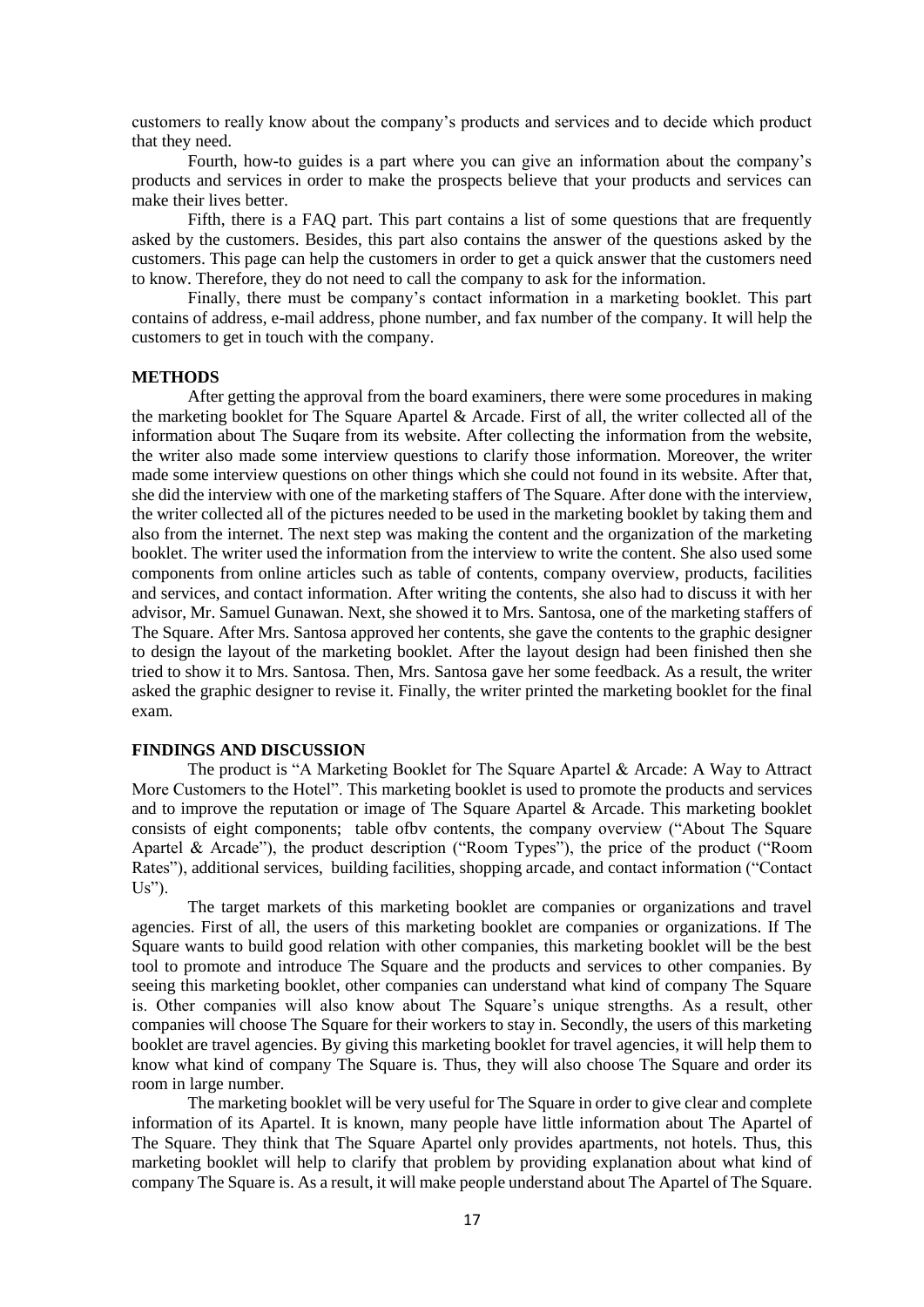The second purpose is that to promote The Square's products and services. This marketing booklet can help The Square to get more customers by promoting its products and services in detail. Besides, through this marketing booklet people will also know about the strengths of The Square and also there will be some pictures of the rooms, services and facilities to convince the potential customers.

For the contents of the marketing booklet, the writer chose eight important components, such as Table of Contents, About The Square Apartel & Arcade, Room Types, Room Rates, Additional services, Building Facilities, Shopping Arcade, and Contact Us. The writer decided to use those elements because they are the main information needed by the prospective customers in order to know more about The Square and to choose The Square as their best place to stay.

In addition, the order of the components inside the marketing booklet will also be her consideration in making this marketing booklet. The first part of the marketing booklet contains Table of Contents. This part is important for the prospective customers who want to find the information about The Square Apartel & Arcade. It can help the prospective customers to find the information needed

without opening every page of the marketing booklet. Therefore, table of contents part should be in the first content of the marketing booklet.

The second part is the company overview under the heading "About The Square Apartel  $\&$ Arcade". There are three sub-headings in this part. The first is about "What is The Square Apartel  $\&$ Arcade?". Actually, if people want to stay in an apartment or hotel, they have to know more information about that place. Therefore, through this sub-heading, it can help The Square to give the explanation about its clear identity and to show its facilities and services for the prospective customers. The second is "Why The Square Apartel & Arcade?". After people know about The Square, they must know the strengths and benefits of The Square. In this sub-heading, the writer wrote about the strengths and benefits of The Square, such as the free facilities, special Shopping Arcade and the benefits that people would get by staying at The Square Apartel & Arcade. Lastly, in the third sub-heading, the writer mentioned the location of The Square Apartel & Arcade, which is "Where is The Square Apartel & Arcade?". Location is one important thing that should be explained in the marketing booklet. It does not only show how strategic The Square is, but also the benefits that people would get of the strategic location of The Square.

The third part is the product description. After people know about what kind of company The Square Apartel & Arcade is, then they would become curious about the products that The Square offers. Thus, the writer gave detailed information about each room types, facilities, and services in each room under the heading "Room Types". The types of the rooms are Deluxe Single, Deluxe Double, and Suite Corner room. The writer also added the total room and room size of each room types. Then, the writer mentioned the type and size of bed used in each room types.

Moreover, the writer mentioned the room amenities such as air conditioner, water heater, toiletries, TV cable with 36 channels, table & chair, refrigerator, kitchen set, telephone, deposit box and free internet. In addition, the writer added the services of each room types such as free breakfast for two people  $\&$  extra person  $(*)$ , free access to fitness center and outdoor swimming pool, laundry (\*), and 24 hours reception service. Lastly, the writer mentioned the benefits of each room types like clean & comfortable room and bed, table & chair for work, and affordable prices.

The fourth part is the prices of the product under the heading "Room Rates". When people get to know more about the clear identity of the company, especially the company's products, facilities and services, then they would become curious about the prices of the product. Therefore, the writer put the room rates after explaining the product.

The fifth part is additional services. In this part the writer mentioned and explained the additional services that The Square has such as extra bed, meeting room, and shuttle car. The purpose of providing this information is to let the prospective customers know, so for those who need, they can directly make use of the services.

The sixth part is building facilities. In order to convince potential customers to choose The Square to stay, the writer mentioned the free building facilities that the customers can enjoy the comfort for free such as outdoor Swimming pool, fitness Center, poolside Café, free Internet, free Parking, and 24 hour Security Service.

The seventh part is shopping arcade. The Square provides special shopping arcade for its customers. By having this special shopping arcade, customers can enjoy the comfort of the facilities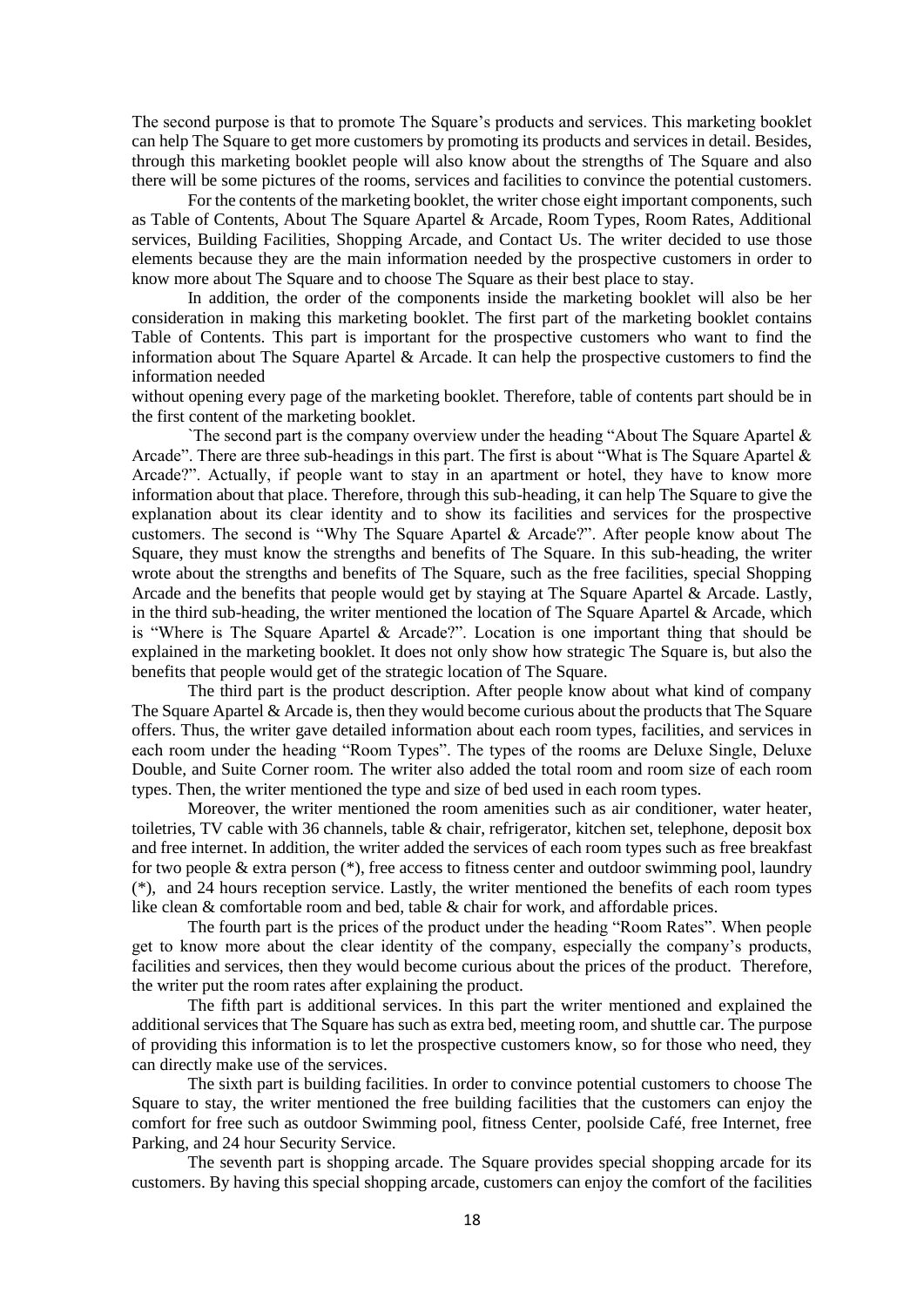and services that they cannot find in any other apartment and hotel such as a food court, karaoke and billiard area, some coffee shop, spa and massage area, salon, stationery supply, minimarket, some food stands, ATM center and many more. Therefore, this part plays important role to convince prospective customers to choose The Square to stay.

The last part is company's contact information under the heading "Contact Us". When people are interested to rent The Square's rooms after reading the company overview, product description along with the prices, facilities, and services, they can book or ask for further information about the rooms by looking at the contact information part. Thus, the writer put the company's contact information in the last part, which is the company address, phone numbers, e-mail address, facebook, and twitter of The Square Apartel & Arcade. By providing many contact options, it will give potential customers many ways to contact The Square.

### **CONCLUSION AND SUGGESTIONS**

For the Business Communication Final Project, the writer decided to make a marketing booklet for The Square Apartel & Arcade, Surabaya. Before getting to the project, she had to do so many things. She had to make the proposal as soon as possible and gave it to The Square Apartel & Arcade. Moreover, when she gave the proposal to the Human Resources Administrator of The Square, she also negotiated with him about my proposal and project. However, he told her that he needed to discuss it first with the General Manager. One week after that, after he had discussed it with the general manager, he called her to go to The Square. When the writer got there, he told her that they already read her proposal. Luckily, he told her that after they read and discussed about her proposal, then the General Manager was willing to approve her proposal and her final project. Finally, she could get the approval from The Square Apartel & Arcade.

The idea of making this marketing booklet came up because there is a very serious problem at The Square regarding its Apartel. Actually, The Square Apartel & Arcade is a mixture of apartment and hotel. The Square provides not only apartments but also hotels. Thus, The Apartel of The Square has two types of business. Unfortunately, The Square did not show to prospective customers about those two different types of business. As a result, many people have a little knowledge about The Square Apartel. Most people think that The Square is only an apartment. Thus, for the writer, it was a very serious problem. Based on that problem, the writer think The Square needs a marketing booklet to help the owner to give clear and complete information about its Apartel, especially the hotel. Moreover, the marketing booklet would help The Square to promote its products and services. The writer chose a marketing booklet because it does not only focus on the products and services but also on the company itself. As a result, a marketing booklet is the best solution to help The Square to clarify its unclear identity by showing clear and complete information of the apartment and the hotel.

There are eight components in this marketing booklet: table of contents, company overview ("About The Square Apartel & Arcade"), products ("Room Types"), the prices of the product ("Room Rates"), additional services, building facilities, shopping arcade, and contact information ("Contact Us"). Those components will help The Square Apartel & Arcade in solving its problem by giving complete information about The Square. In order to complete this marketing booklet, the writer used some concepts from books and online articles. Those concepts help the writer a lot in choosing the contents, arranging the contents, writing the contents, and making the marketing booklet which can help The Square Apartel & Arcade to give clear and complete information about its Apartel and to promote its products and services.

Finally, the writer hope that this marketing booklet can be used effectively and continually by The Square Apartel & Arcade. The Square can distribute this marketing booklet to companies and travel agencies who will reserve the room in a large number. Thus, by doing that continually, the writer thought that The Square will get a lot of the benefits.

As for the suggestions for the next students of English for Business Communication of Petra Christian University who want to do the same Business Communication Project (BCP) as the writer's, she wants to suggest that they have to prepare the content of the booklet as soon as possible and give it to the company for some possible corrections and comments. For the writer, this is really important because if the content is still not finished, then it is impossible for them to go to the next step, i.e, designing the project. As a result, they will spend many times to revise the content. In